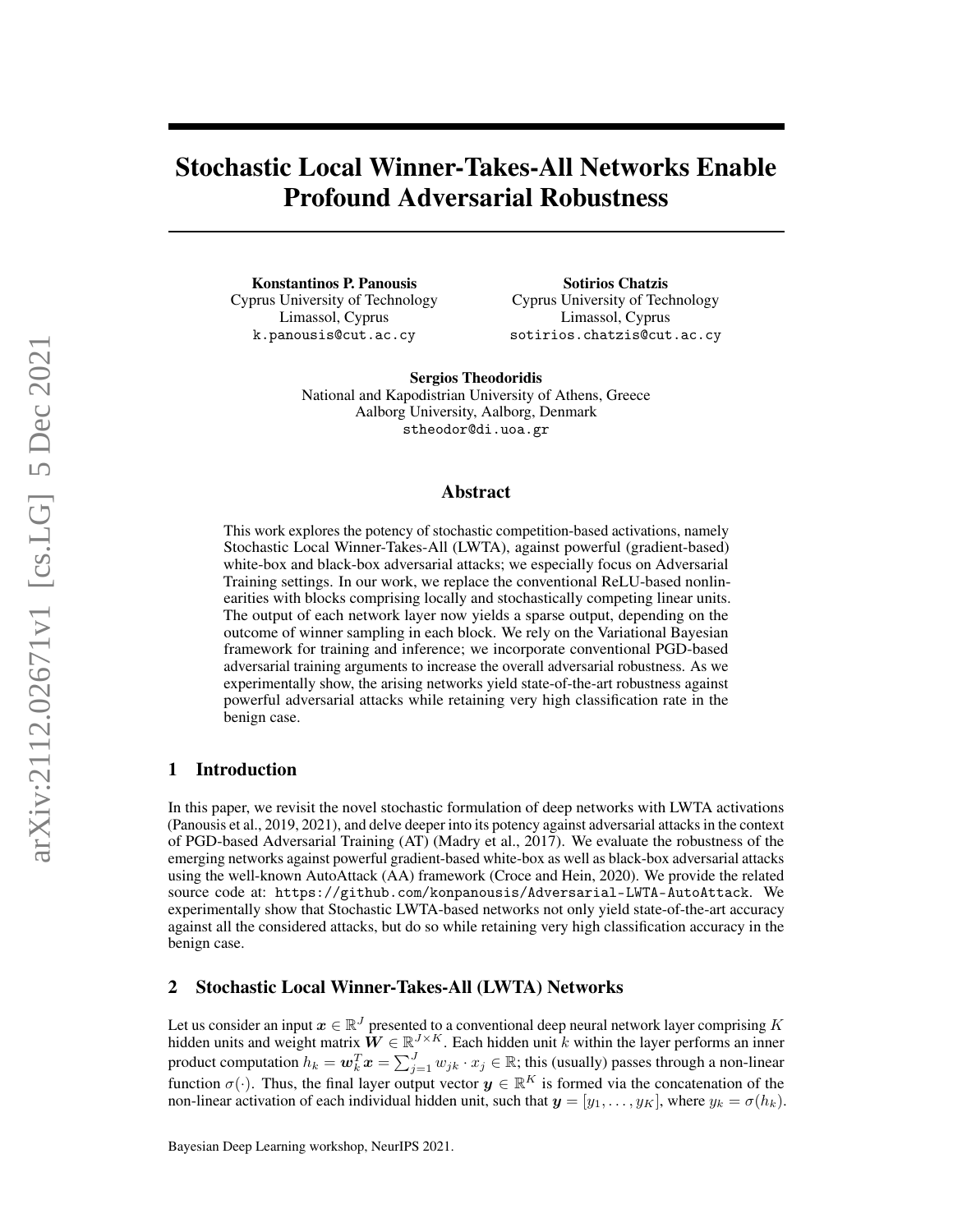

Figure 1: A detailed bisection of the b<sup>th</sup> Stochastic LWTA block in an LWTA layer. Presented with an input  $x \in \mathbb{R}^J$ , each unit  $u = 1, \ldots, U$  computes its activation  $h_{b,u}$  via different weights  $w_{b,u} \in \mathbb{R}^J$ , i.e.,  $h_{b,u} = w_{b,u}^T x$ . The linear responses of the units are concatenated, such that  $h_b = [h_{b,1}, \ldots, h_{b,U}]$ , and transformed into probabilities via the softmax operation. Then, a Discrete sample  $\xi_b = [\xi_{b,1}, \dots, \xi_{b,U}]$  is drawn; this constitutes an one-hot vector with a single non-zero entry at position  $u'$ , denoting the winner unit in the block. This winner unit,  $u'$ , passes its linear response to the next layer; the rest pass zero values.

In contrast, in a fully connected LWTA-based network layer, singular nonlinear units are replaced by  $U$  linear competing units aggregated together in a (LWTA) block; in the following, we denote with  $B$  the number of LWTA blocks in an LWTA-based layer. The associated weights are now arranged as a three dimensional matrix  $W \in \mathbb{R}^{J \times B \times U}$  signifying that the input x is presented to each block and each unit therein. Specifically, in the LWTA-based framework, the  $u^{\text{th}}$  *competing* unit within the  $b<sup>th</sup>$  block computes its activation  $h_{b,u}$  via the standard inner product computation  $h_{b,u} = \boldsymbol{w}_{b,u}^T \boldsymbol{x} = \sum_{j=1}^J w_{j,b,u} \cdot x_j \in \mathbb{R}$ ; then, competition takes place among the units in the block.

The underlying principle is that out of the U units in an LWTA block, *only one* can be the *winner*; this unit gets to pass its *linear activation* to the next layer, while the rest output zero values. Thus, the output of an LWTA layer  $y \in \mathbb{R}^{B \cdot U}$  is composed of B subvectors  $y_b \in \mathbb{R}^U$ , one for each LWTA block and each with a single non-zero entry. It is apparent that this competition process results in a *sparse representation*, since all units, *except one* in each block, produce a zero output. In related literature, the competition procedure is deterministic, i.e., the winner unit is the one with the highest activation. However, stochastic competition principles have been recently proposed in Panousis et al. (2019, 2021); Voskou et al. (2021).

In this context, to encode the winner unit in each of the B LWTA blocks that constitute a stochastic LWTA layer, we introduce an appropriate set of discrete latent indicator vectors  $\boldsymbol{\xi} \in \text{one\_hot}(U)^B$ . This vector comprises B component subvectors, where each component entails *exactly one non-zero value* at the *index position* that corresponds to the *winner unit* in each respective LWTA block.

Thus, the output  $y$  of a stochastic LWTA layer's  $(b, u)$ <sup>th</sup> component  $y_{b,u}$  is defined as:

$$
y_{b,u} = \xi_{b,u} \sum_{j=1}^{J} w_{j,b,u} \cdot x_j \in \mathbb{R}
$$
 (1)

where  $\xi_{b,u}$  denotes the  $u^{\text{th}}$  component of  $\xi_b$ , and  $\xi_b \in \text{one}\_\text{hot}(U)$  holds the  $b^{\text{th}}$  subvector of  $\xi$ .

We postulate that the latent winner indicator variables  $\xi_b$ ,  $\forall b$  in Eq.(1) are drawn from a data-driven Categorical distribution with probabilities proportional to the intermediate linear computations that each unit performs. Therefore, the higher the linear response of a particular unit in a particular block,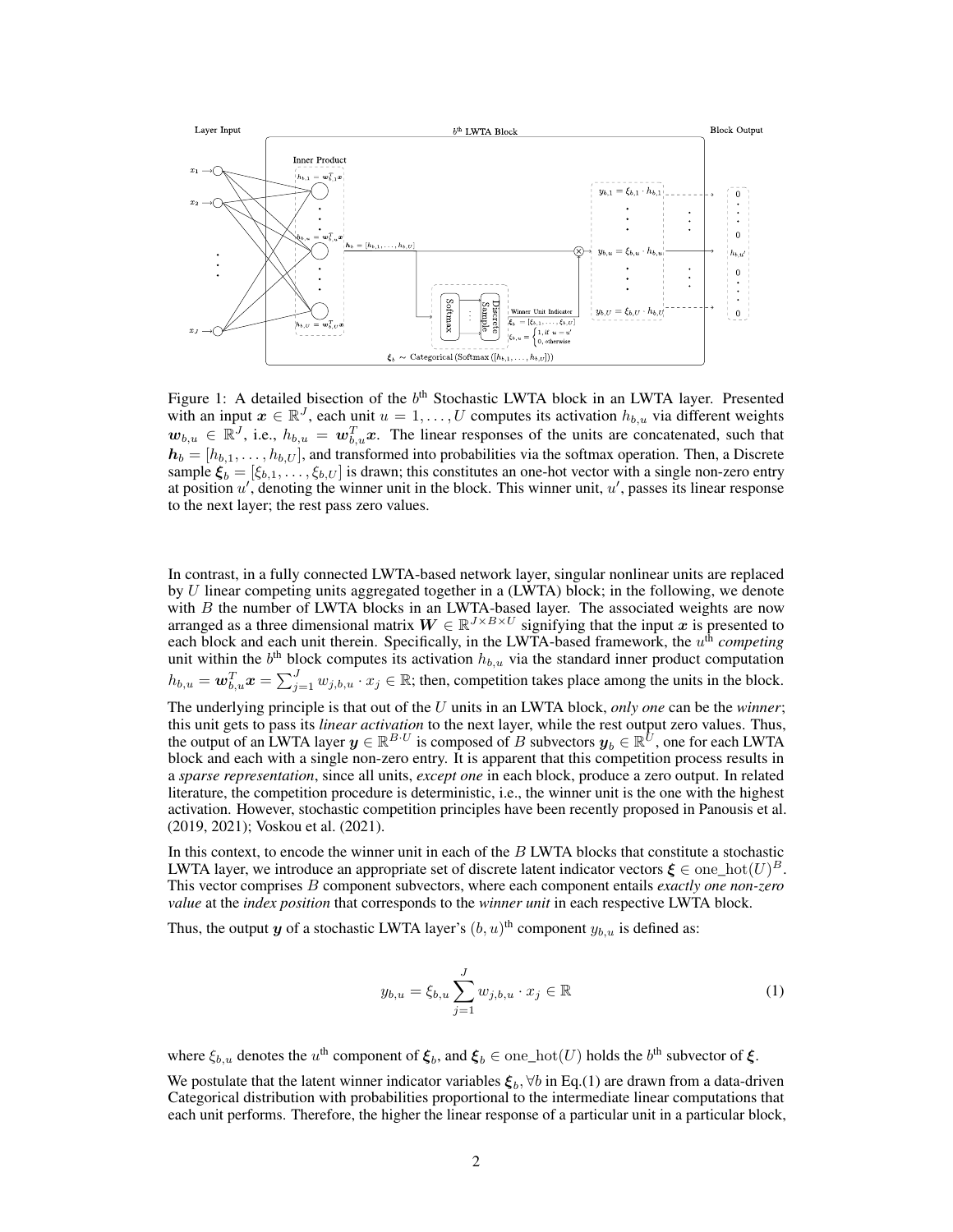

Figure 2: (a) A graphical representation of our competition-based modeling approach. Rectangles denote LWTA blocks, and circles the competing units therein. The winner units are denoted with bold contours  $(\xi = 1)$ . (b) The convolutional LWTA variant. Competition takes place *position-wise* among the feature maps comprising a kernel. For each position, only the winner feature map contains a non-zero entry; for the rest feature maps in the kernel, the value at said position is zero.

the higher its probability of it being the winner in said block; this yields:

$$
q(\boldsymbol{\xi}_b) = \text{Categorical}\left(\boldsymbol{\xi}_b \middle| \text{softmax}\left(\sum_{j=1}^J [w_{j,b,u}]_{u=1}^U \cdot x_j\right)\right)
$$
(2)

where  $[w_{j,b,u}]_{u=1}^U$  denotes the vector concatenation of the set  $\{w_{j,b,u}\}_{u=1}^U$ . A graphical illustration of the proposed stochastic LWTA block is depicted in Fig. 1. Each stochastic LWTA layer comprises multiple such LWTA blocks, as illustrated in Fig. 2a. Note that stochastically selecting the winner of each LWTA block in each layer introduces stochasticity to the network activations. Presented with the same input, different *subnetworks* may be activated and a different *subpath* is followed to the output, as a result of winner sampling.

Further, to also accommodate in our study architectures based on the convolutional operation, we adopt the corresponding variant of the Stochastic LWTA activation in Panousis et al. (2019). We assume an input tensor  $X \in \mathbb{R}^{H \times L \times C}$  and define a set of kernels, each with weights  $W_b \in$  $\mathbb{R}^{h \times l \times C \times U}$ , where  $h, l, C, U$  are the kernel height, length, channels and competing feature maps, and  $b = 1, \ldots, B$ . Analogously to the grouping of linear units in dense layers, in this case, local competition is performed among feature maps on a *position-wise* basis. Each kernel is treated as an LWTA block with competing feature maps; each layer comprises  $B$  kernels. Specifically, each feature map  $u = 1, \ldots, U$  in the  $b^{\text{th}}$  LWTA block of a convolutional LWTA layer computes:

$$
\boldsymbol{H}_{b,u} = \boldsymbol{W}_{b,u} \star \boldsymbol{X} \in \mathbb{R}^{H \times L}
$$
 (3)

Then, competition takes place among competing feature maps on a *position-wise* basis. The competitive random sampling procedure reads:

$$
q(\boldsymbol{\xi}_{b,h',l'}) = \text{Categorical}\left(\boldsymbol{\xi}_{b,h',l'}\left|\text{softmax}\left([\boldsymbol{H}_{b,1,h',l'},\ldots,\boldsymbol{H}_{b,U,h',l'}]\right)\right), \ \forall h',l'\right) \tag{4}
$$

In each kernel,  $b = 1, \ldots, B$ , for each position, only the winner feature map contains a non-zero entry; all the rest feature maps contain zero values at this position. This yields sparse feature maps with mutually exclusive active positions.

Thus, at a given layer of the proposed convolutional variant, the output  $Y \in \mathbb{R}^{H \times L \times B \cdot U}$  is obtained via concatenation of the subtensors  $Y_{b,u}$  that read:

$$
\boldsymbol{Y}_{b,u} = \boldsymbol{\Xi}_{b,u} \left( \boldsymbol{W}_{b,u} \star \boldsymbol{X} \right), \ \forall b,u \tag{5}
$$

where  $\Xi_{b,u} = [\xi_{b,u,h',l'}]_{h',l'=1}^{H,L}$ . The corresponding illustration of the proposed stochastic convolutional LWTA block is depicted in Fig. 3. Convolutional Stochastic LWTA-based layers comprise multiple such blocks as shown in Fig. 2b.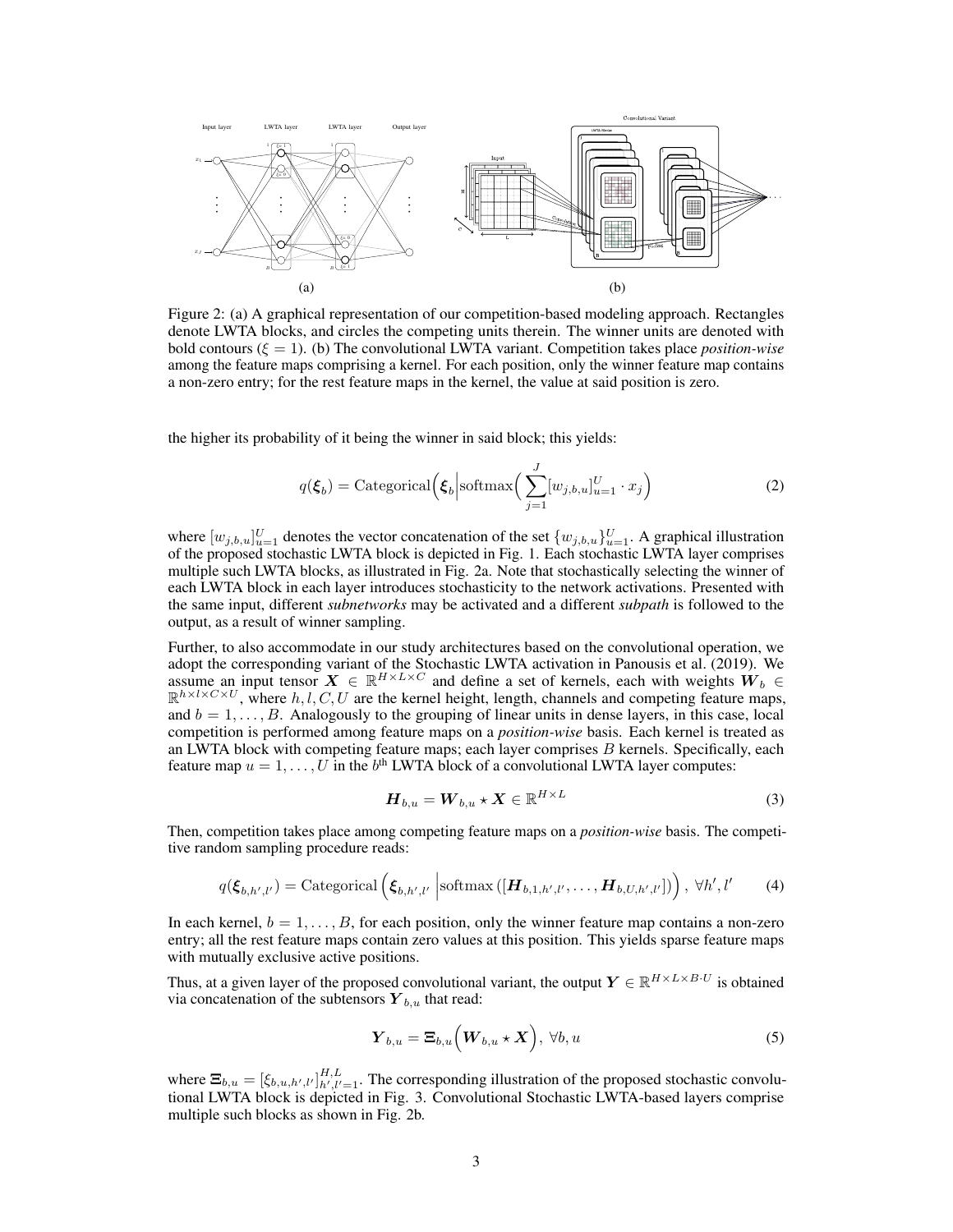

Figure 3: A detailed bisection of the  $b<sup>th</sup>$  convolutional stochastic LWTA block. Presented with an input  $X \in \mathbb{R}^{H \times L \times C}$ , competition now takes place among feature maps on a position-specific basis. Only the winner feature map contains a non-zero entry in a specific position. This leads to sparse feature maps, each comprising uniquely position-wise activated pixels.

#### 2.1 Training

Since a network composed of such stochastic LWTA layers entails latent variables  $\xi$ , we resort to a Bayesian treatment to perform effective parameter estimation. To this end, we turn to a stochastic gradient variational Bayes treatment (Kingma and Welling, 2014) for scalability. The resulting objective takes the form of an evidence lower-bound (ELBO) as described next.

Considering data  $\mathcal{D} = \{X_i, Y_i\}_{i=1}^N$ , we define the categorical cross-entropy between the data labels  $Y_i$  and the class probabilities  $f(X_i; \hat{\xi})$ , generated by the penultimate Softmax layer of a Stochastic LWTA-based network, as  $\mathrm{CE}(Y_i,f(X_i;\hat{\bm{\xi}})).$  Here,  $\hat{\bm{\xi}}$  denotes *sample instances* of all the latent variables,  $\xi$ , in all layers. We stress that the output class probabilities depend on the winner selection process in each layer, which is stochastic.

This way, the Evidence Lower Bound (ELBO) reads:

$$
\mathcal{L} = -\sum_{X_i, Y_i \in D} \text{CE}(Y_i, f(X_i; \hat{\xi})) - \text{KL}[q(\xi)||p(\xi)]) \tag{6}
$$

For simplicity, and without loss of generality, we consider a symmetric Categorical distribution for the latent variable indicators  $\xi$ ; hence,  $p(\xi_b) =$  Categorical(1/U)  $\forall b$  for dense layers, and  $p(\xi_{b,h',l'}) =$ Categorical( $1/U$ )  $\forall b, h', l'$  for convolutional ones. In our work, we perform Monte-Carlo sampling using a single reparameterized sample for each of the corresponding latent variables. These are obtained via the reparameterization trick of the continuous relaxation of the Categorical distribution (Maddison et al., 2017; Jang et al., 2017) as described next. We focus on the reparameterization trick for the dense case; the convolutional case is analogous.

Let  $\tilde{\xi}$  denote the probabilities of  $q(\xi)$  (Eqs. (2) and (4)). Then, the samples  $\hat{\xi}$  are expressed as:

$$
\hat{\xi}_{b,u} = \text{Softmax}((\log \tilde{\xi}_{b,u} + g_{b,u})/\tau), \ \forall b = 1, \dots, B, \ u = 1, \dots, U \tag{7}
$$

where  $g_{b,u} = -\log(-\log V_{b,u})$ ,  $V_{b,u} \sim$  Uniform $(0,1)$ , and  $\tau \in (0,\infty)$  is a temperature factor, controlling how "closely" the continuous relaxation approximates the Categorical distribution.

On this basis, we can write the KL divergence term present in Eq. (6) as:

$$
\begin{aligned} \text{KL}[q(\boldsymbol{\xi}_b) || p(\boldsymbol{\xi}_b)] &= \mathbb{E}_{q(\boldsymbol{\xi}_b)}[\log q(\boldsymbol{\xi}_b) - \log p(\boldsymbol{\xi}_b)] \\ &\approx \log q(\hat{\boldsymbol{\xi}}_b) - \log p(\hat{\boldsymbol{\xi}}_b), \ \forall b \end{aligned} \tag{8}
$$

Hence, the final ELBO expression yields:

$$
\mathcal{L} = -\sum_{X_i, Y_i \in D} \text{CE}(Y_i, f(X_i; \hat{\xi})) - \sum_b \left( \log q(\hat{\xi}_b) - \log p(\hat{\xi}_b) \right)
$$
(9)

#### 2.2 Prediction

At prediction time, we directly draw L samples from the trained posteriors  $q(\xi)$  in order to determine the winning units in each block of the network. As mentioned before, each time we sample for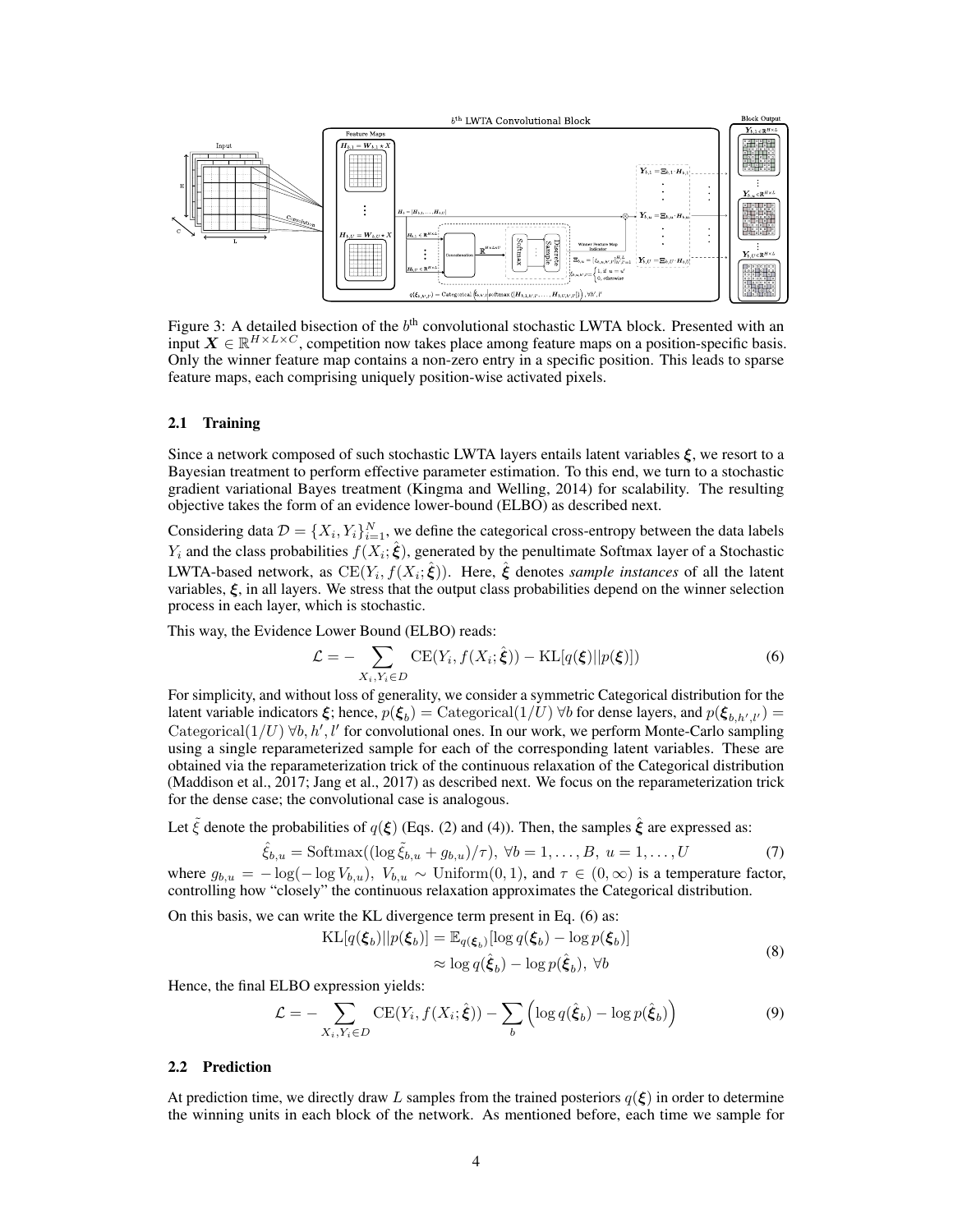Table 1: Natural and Robust accuracy under a conventional PGD attack with 20 steps and 0.007 step-size using WideResNet-34 models with different widen factors. We use the same PGD-based Adversarial Training scheme for all models (Madry et al., 2017).

| Adversarial Training-PGD |                         |                 |                        |                 |  |  |
|--------------------------|-------------------------|-----------------|------------------------|-----------------|--|--|
|                          | Natural Accuracy $(\%)$ |                 | Robust Accuracy $(\%)$ |                 |  |  |
| Widen Factor             | <b>Baseline</b>         | Stochastic LWTA | <b>Baseline</b>        | Stochastic LWTA |  |  |
|                          | 74.04                   | 87.0            | 49.24                  | 81.87           |  |  |
| 5                        | 83.95                   | 91.88           | 54.36                  | 83.4            |  |  |
| 10                       | 85.41                   | 92.26           | 55.78                  | 84.3            |  |  |

the same input, a different *subpath* is followed. This is a key aspect that *stochastically* alters the information flow in the network and *obstructs* an adversary from attacking the model.

The sampling process results in a set of  $L$  output logits of the network, which we can average to obtain the final prediction:

$$
f(X_i; \hat{\xi}) = \frac{1}{L} \sum_{l=1}^{L} f(X_i; \hat{\xi}^l)
$$
 (10)

where  $\hat{\xi}^l$  denotes a sample drawn from  $q(\xi)$ .

# 3 Experimental Results

We investigate the potency of LWTA-based networks against adversarial attacks under an Adversarial Training regime; we employ a PGD adversary (Madry et al., 2017). To this end, we use the wellknown WideResNet-34 (Zagoruyko and Komodakis, 2016) architecture, considering three different widen factors: 1, 5, and 10; we focus on the CIFAR-10 dataset and adopt experimental settings similar to Wu et al. (2021). We use a batch-size of 128 and an initial learning rate of 0.1; we halve the learning rate at every epoch after the  $75^{th}$  epoch. We use a single sample  $L = 1$  for prediction. All experiments were performed using a single NVIDIA Quadro P6000.

For evaluating the robustness of the proposed structure, we initially consider the conventional PGD attack with 20 steps, step size 0.007 and  $\epsilon = 8/255$ . In Table 1, we compare the robustness of LWTA-based WideResNet networks against the baseline results of Wu et al. (2021). As we observe, our Stochastic LWTA-based networks yield significant improvements in robustness under a traditional PGD attack; they retain extremely high natural accuracy (up to  $\approx 13\%$  better), while exhibiting a staggering, up to ≈ 32.6%, difference in robust accuracy compared to the *exact same architectures* employing the conventional ReLU-based nonlinearities and trained in the *exact same fashion*.

Further, and to ensure that our approach does not cause the well-known obfuscated gradient problem (Athalye et al., 2018), we resort to stronger parameter-free attacks using the newly introduced AutoAttack (AA) framework (Croce and Hein, 2020). AA comprises an ensemble of four powerful white-box and black-box attacks, e.g., the commonly employed A-PGD attack; this is a step-free variant of the standard PGD attack (Madry et al., 2017), which avoids the complexity and ambiguity of step-size selection. In addition, for the entailed  $L_{\infty}$  attack, we use the common  $\epsilon = 8/255$  value. Thus, in Table 2, we compare the LWTA-based networks to several recent state-of-the-art approaches evaluated on AA<sup>1</sup>. The reported accuracies correspond to the final reported robust accuracy of the methods after sequentially performing all the considered AA attacks. Once again, we observe that the proposed networks yield state-of-the-art robustness against all SOTA methods, with an improvement of  $\approx 16.72\%$ , even when compared with methods that employ substantial data augmentation to increase robustness, e.g. Gowal et al. (2021). These results vouch for the potency of Stochastic LWTA networks in adversarial settings.

Finally, since our considered networks consist of stochastic components, i.e. the competitive random sampling procedure to determine the winner in each LWTA block, the output of the classifier might change at each iteration; this obstructs the attacker from successfully altering the final decision. To counter such randomness in the involved computations, Croce and Hein (2020) combine the

<sup>1</sup> https://github.com/fra31/auto-attack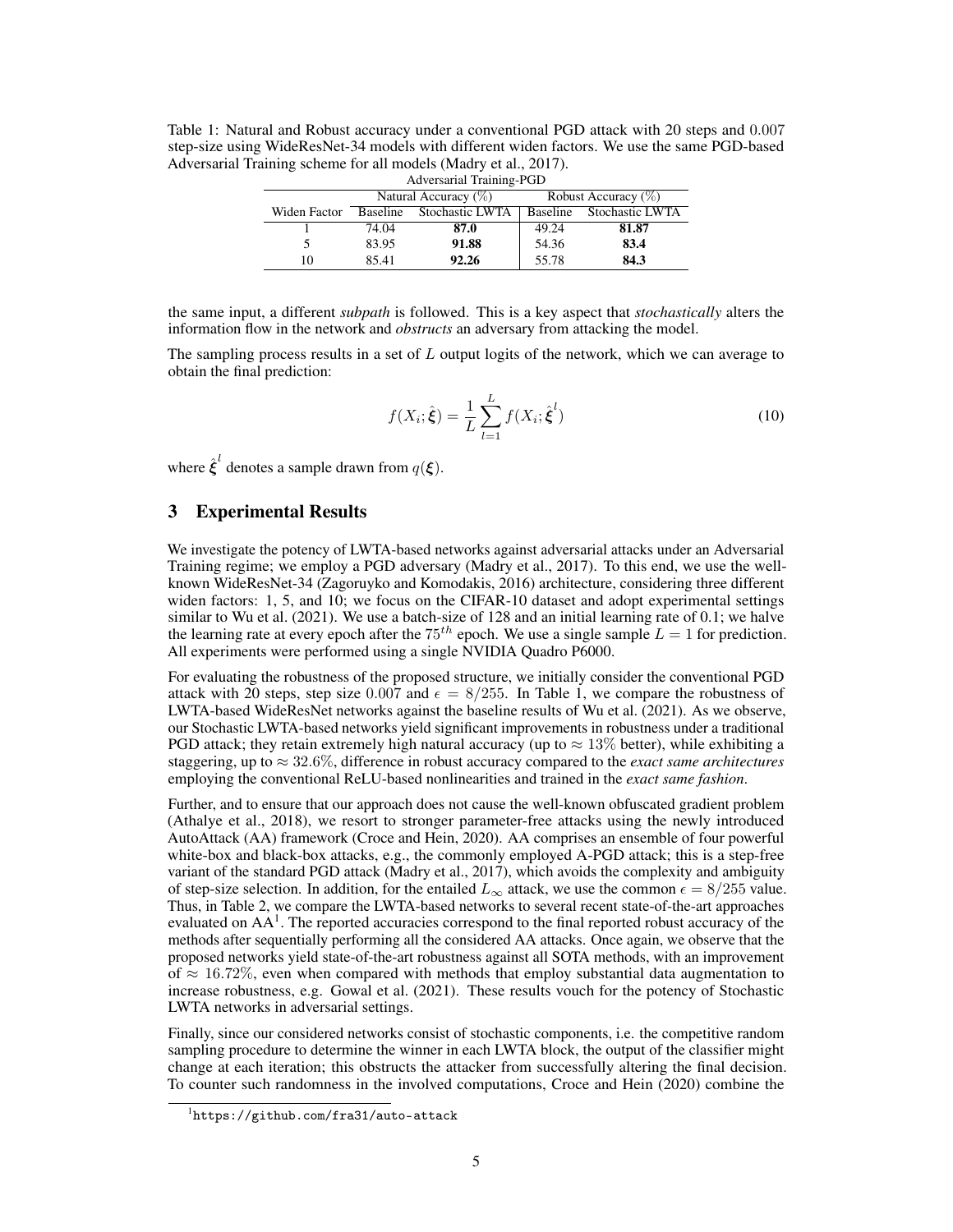| Method                                                       | AutoAttack |
|--------------------------------------------------------------|------------|
| TRADES(Zhang et al., 2019)                                   | 53.08      |
| Early-Stop (Rice et al., 2020)                               | 53.42      |
| FAT (Zhang et al., 2020)                                     | 53.51      |
| HE (Pang et al., 2020)                                       | 53.74      |
| WAR (Wu et al., 2021)                                        | 54.73      |
| Pre-training (Hendrycks et al., 2019) <sup>†</sup>           | 54.92      |
| MART (Wang et al., $2020$ ) <sup><math>\dagger</math></sup>  | 56.29      |
| HYDRA (Sehwag et al., 2020) <sup>†</sup>                     | 57.14      |
| RST (Carmon et al., $2019$ ) <sup><math>\dagger</math></sup> | 59.53      |
| Gowal et al. (2021) <sup>†</sup>                             | 65.88      |
| WAR (Wu et al., 2021) <sup>†</sup>                           | 61.84      |
| Ours (Stochastic-LWTA/PGD/WideResNet-34-1)                   | 74.71      |
| Ours (Stochastic-LWTA/PGD/WideResNet-34-5)                   | 81.22      |
| Ours (Stochastic-LWTA/PGD/WideResNet-34-10)                  | 82.60      |

Table 2: Robust Accuracy (%) comparison under the AutoAttack framework. † denotes models that are trained with additional unlabeled data. The AutoAttack performance corresponds to the final robust accuracy after employing all the attacks in AA. Results directly from the AA leaderboard.

APGD attack with an averaging procedure of 20 computations of the gradient at the same point. This technique is known as Expectation over Transformation (EoT) (Athalye et al., 2018). Thus, we use AA combined with EoT for further performance evaluation of the proposed LWTA-based networks. The corresponding results are presented in Table 3. As we observe, all of the considered networks retain state-of-the-art robustness against the powerful AA & EoT attacks. This conspicuously supports the usefulness of Stochastic LWTA activations towards adversarial robustness.

Table 3: Robustness against AA combined with 20 iterations of EoT. APGD-DLR corresponds to the APGD attack, using a different loss, i.e., the Difference of Logits Ratio (Croce and Hein, 2020).

| Widen Factor | Nat. Acc. APGD |       | APGD-DLR |  |  |
|--------------|----------------|-------|----------|--|--|
|              | 87.00          | 79.67 | 76.15    |  |  |
| 5            | 91.88          | 81.67 | 77.65    |  |  |
| 10           | 92.26          | 82.55 | 79.00    |  |  |

# 4 Conclusions

In this work, we explored the potency of Stochastic LWTA-based networks against powerful whitebox and black-box attacks. The experimental results vouch for the efficacy of the arising networks, yielding state-of-the-art robustness in all the experimental settings. We obtained an immense improvement in robustness compared to the second best performing alternative, which notably relies on substantial data augmentation. A potentially key principle towards adversarial robustness may be the stochastic alteration of the information flow in Stochastic LWTA-based networks; this, arises from the considered data-driven winner selection mechanism in each LWTA block. Different subpaths, stochastically emerging even for the same input, essentially obstruct the adversary from successfully attacking the model. Further evaluation against stochasticity countermeasures, i.e., Expectation over Transformation (EoT), further validate our findings, as the induced decrease in the final robustness was negligible.

## Acknowledgements

This work has received funding from the European Union's Horizon 2020 research and innovation program under grant agreement No 872139, project aiD.